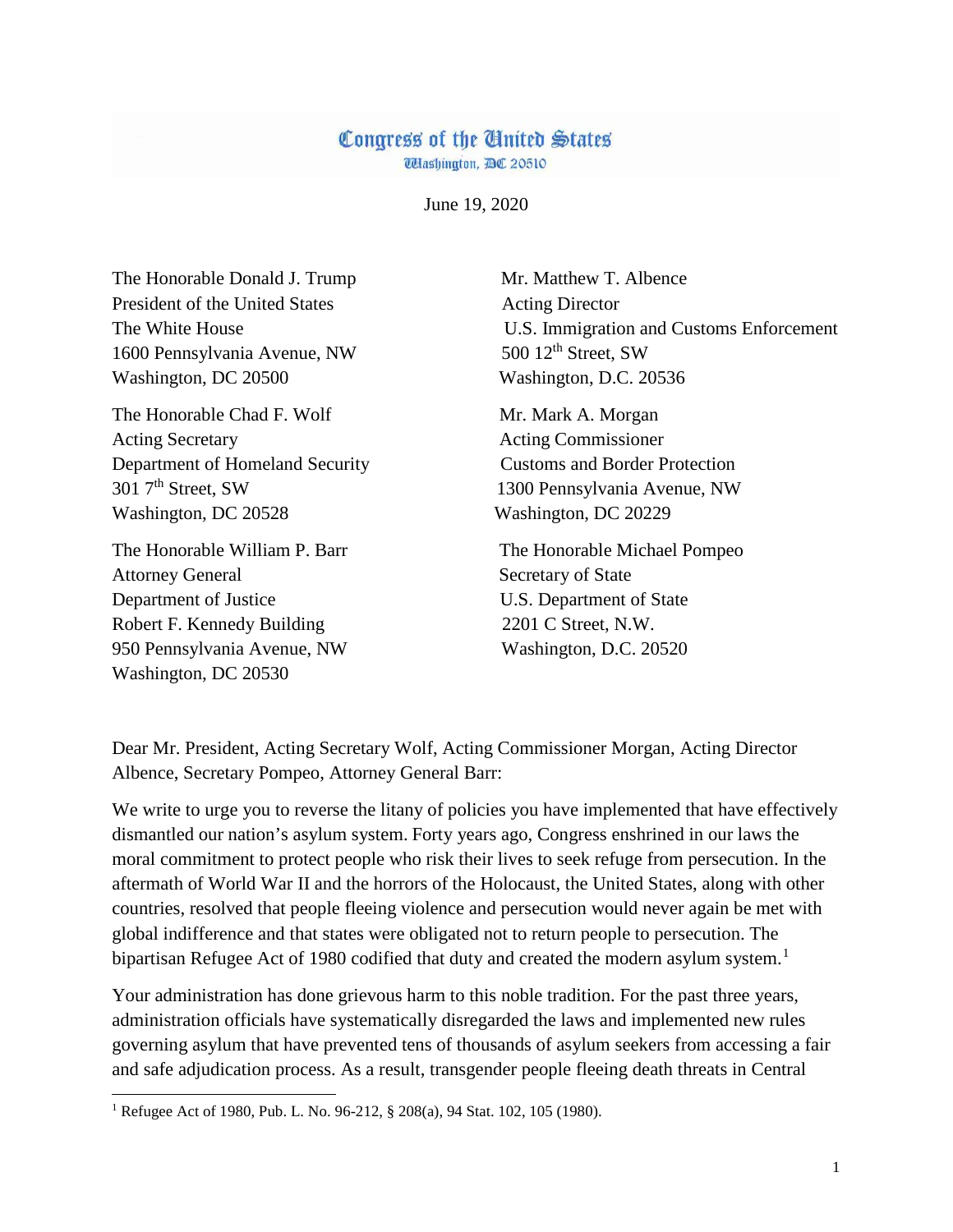America, ethnic minorities fleeing conflict in Cameroon, families fleeing political persecution in Venezuela, and myriad other vulnerable people have been forced to remain in unsafe environments where their lives are at risk. As lawmakers, we are troubled by the blatant disregard for Congress' explicit directions for how the federal government should process and adjudicate the cases of asylum seekers. We oppose your efforts to dismantle the U.S. asylum system and call for immediate rescission of the following policies:

- Denying parole for asylum seekers: In 2017, this administration abandoned a decade-old policy[2](#page-1-0) that favors the release from detention of asylum seekers who demonstrate a credible fear of persecution, allowing them to proceed with their immigration cases from home rather than from jail. Despite federal court orders,<sup>[3](#page-1-1)</sup> the agency continues to deny parole to asylum seekers, which tips the scales against them: Data from the Transactional Records Access Clearinghouse at Syracuse University show that detained asylum seekers are far less likely to win relief than asylum seekers who were never detained or who were released from custody.<sup>[4](#page-1-2)</sup> As of May 30, 2020, in the midst of a pandemic that is known to be more dangerous within detention settings, there were over 4,300 people in detention who have already made the required initial showing that they are eligible for asylum,  $5$ and parents seeking safety in detention were reportedly asked to choose between being indefinitely detained with their children or separated from them."[6](#page-1-4)
- *Matter of A-B-* and *Matter of L-E-A-*: In 2018 and 2019, the Attorney General issued two decisions that drastically curbed asylum eligibility.<sup>[7](#page-1-5)</sup> Ignoring well-established precedent, these decisions excluded refugees who had targets on their backs due to family ties and women fleeing physical and sexual violence—returning countless asylum seekers back to persecutors who are free to act with impunity.
- Metering: In mid-2018, CBP institutionalized the practice of "metering," which illegally delays asylum seekers from entering at formal ports of entry at the U.S.-Mexico border, returning them to dangerous conditions under the false pretense that the United States is

<span id="page-1-0"></span> <sup>2</sup> *See* IMMIGRATION & CUSTOMS ENF'T (ICE) MEMORANDUM, PAROLE OF ARRIVING ALIENS FOUND TO HAVE A CREDIBLE FEAR OF PERSECUTION OR TORTURE, Jan. 4, 2010, available at

<span id="page-1-1"></span>https://www.ice.gov/doclib/dro/pdf/11002.1-hd-parole of arriving aliens found credible fear.pdf. <sup>3</sup> *See* Stephen Kang, *Judge Blocks Blanket Detention of Asylum Seekers*, AMERICAN CIVIL LIBERTIES UNION (ACLU), July 5, 2018, available at [https://www.aclu.org/blog/immigrants-rights/immigrants-rights-and](https://www.aclu.org/blog/immigrants-rights/immigrants-rights-and-detention/judge-blocks-blanket-detention-asylum-seekers)[detention/judge-blocks-blanket-detention-asylum-seekers;](https://www.aclu.org/blog/immigrants-rights/immigrants-rights-and-detention/judge-blocks-blanket-detention-asylum-seekers) ACLU OF LA., .*Heredia Mons v. McAleenan*, Mar. 31, 2020, available at [https://www.laaclu.org/en/cases/heredia-mons-v-mcaleenan.](https://www.laaclu.org/en/cases/heredia-mons-v-mcaleenan)

<span id="page-1-2"></span><sup>4</sup> TRAC IMMIGRATION, *Asylum Decisions*, available at<https://trac.syr.edu/phptools/immigration/asylum/> (last visited June 8, 2020).

<span id="page-1-3"></span><sup>5</sup> ICE, *Detention Management*, June 3, 2020, available at [https://www.ice.gov/detention-management.](https://www.ice.gov/detention-management)

<span id="page-1-4"></span><sup>6</sup> *See* AMNESTY INTERNATIONAL, FAMILY SEPARATION 2.0: '*You Aren't Going to Separate Me from My Only Child*," available at https://www.amnestyusa.org/wp-content/uploads/2020/04/Amnesty-International-USA-Family-Separation-2.0\_May-21-2020-.pdf

<span id="page-1-5"></span>[Separation-2.0\\_May-21-2020-.pdf.](https://www.amnestyusa.org/wp-content/uploads/2020/04/Amnesty-International-USA-Family-Separation-2.0_May-21-2020-.pdf) 7 *Matter of A-B-*, 27 I&N Dec. <sup>316</sup> (A.G. 2018); *Matter of L-E-A-*, 27 I&N Dec. 581 (A.G. 2019). *See also* Brief for Tahirih Justice Center et al. as Amici Curiae Supporting Appellees, Grace v. Barr, No. 19-5013 (D.C. Cir. 2019); AM. IMMIGRATION LAW ASS'N, *CLINIC Submits Brief Regarding "Particular Social Group" Membership*, Feb. 19, 2019, available at [https://www.aila.org/infonet/clinic-brief-particular-social-group-membership.](https://www.aila.org/infonet/clinic-brief-particular-social-group-membership)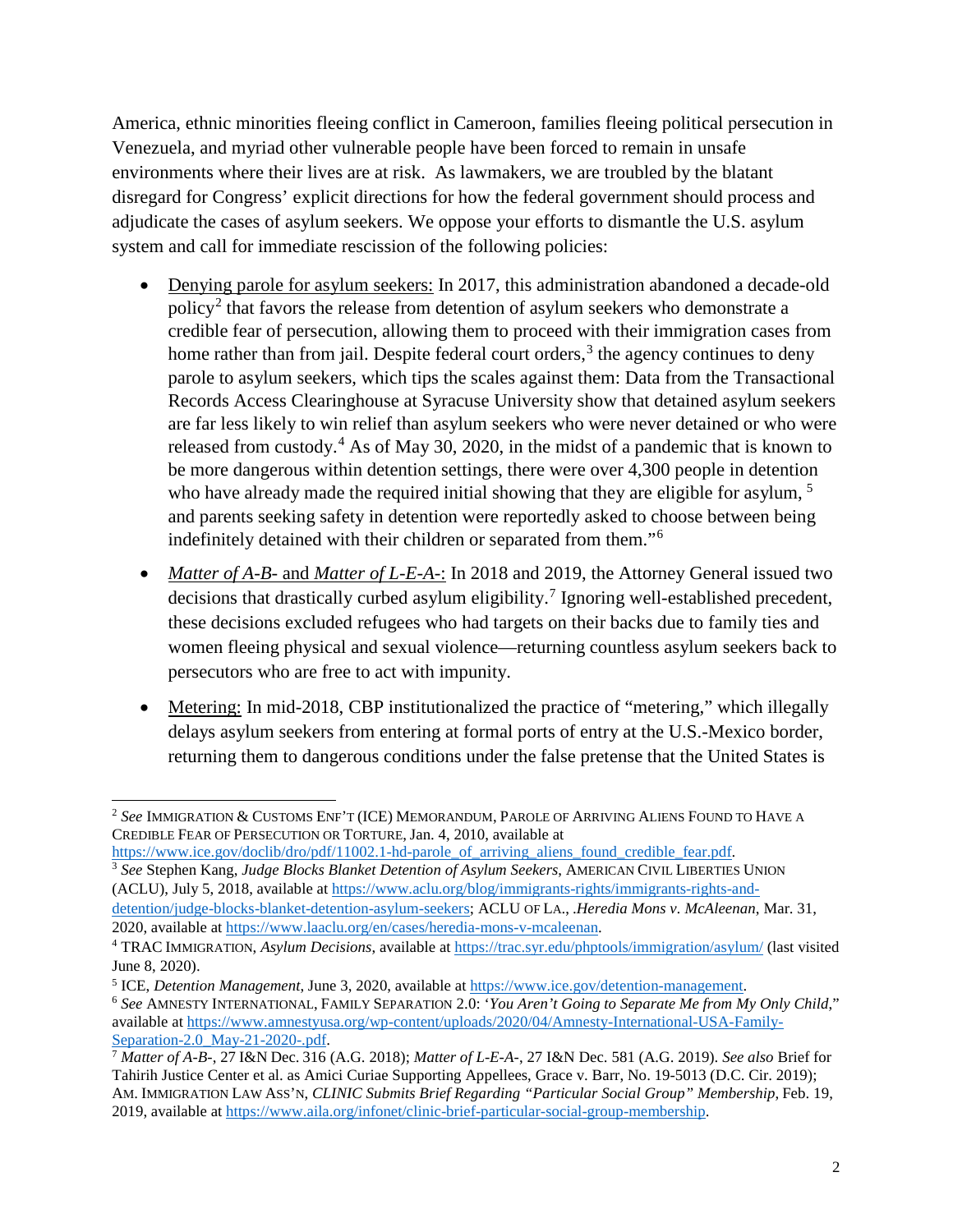"at capacity"—an excuse that is non-existent in our asylum laws. Almost 15,000 people were reported to be waiting on "metering" lists as of April 2020.<sup>[8](#page-2-0)</sup>

- Asylum ban: In November 2018, the administration issued regulations that would make anyone who crossed the border between formal ports of entry ineligible for asylum, in clear contravention of the law. The courts blocked this ban.<sup>[9](#page-2-1)</sup>
- Migrant Protection Protocols (MPP): Since January 2019, MPP has illegally forced asylum seekers and other migrants to wait for their court hearings in the U.S. in oftendangerous conditions on the Mexico side of the border. There are at least 1,114 publicly reported cases of murder, rape, torture, kidnapping, and other violent assaults against people subject to MPP.<sup>[10](#page-2-2)</sup> To date, nearly 65,000 people have been subject to MPP.<sup>[11](#page-2-3)</sup>
- Transit ban: The transit ban, announced in July 2019, bans from asylum anyone at the southern border who traveled by land through a third country, with extremely limited exceptions.<sup>[12](#page-2-4)</sup> The ban is opposed by the UN Refugee Agency<sup>13</sup>, former national security officials<sup>[14](#page-2-6)</sup>, and the asylum officers' union<sup>[15](#page-2-7)</sup>, among many others. An untold number of people have been denied protection under this illegal policy.
- Prompt Asylum Case Review (PACR) and Humanitarian Asylum Review Program (HARP): In October 2019, the administration launched new expedited deportation programs known as PACR (which applies to people from countries other than Mexico) and HARP (which applies to people from Mexico). Under PACR/HARP, asylum seekers

[https://www.migrationpolicy.org/article/interlocking-set-policies-us-mexico-border-bars-virtually-all-asylum;](https://www.migrationpolicy.org/article/interlocking-set-policies-us-mexico-border-bars-virtually-all-asylum) HUMAN RIGHTS FIRST, *Delivered to Danger: Trump Administration Sending Asylum Seekers and Migrants to Danger*, available at [https://deliveredtodanger.org](https://deliveredtodanger.org/) (last visited June 8, 2020).

<span id="page-2-0"></span> <sup>8</sup> Stephanie Leutert et al., *Asylum Processing and Waitlists at the U.S.-Mexico Border*, ROBERT STRAUSS CTR., Dec. 2018, available at [https://www.strausscenter.org/wp-content/uploads/Asylum-Processing-and-Waitlists-at-the-U.S.-](https://www.strausscenter.org/wp-content/uploads/Asylum-Processing-and-Waitlists-at-the-U.S.-Mexico-Border-.pdf) [Mexico-Border-.pdf;](https://www.strausscenter.org/wp-content/uploads/Asylum-Processing-and-Waitlists-at-the-U.S.-Mexico-Border-.pdf) Stephanie Leutert et al., *Metering and COVID-19*, ROBERT STRAUSS CTR., April 2020,

<span id="page-2-1"></span><sup>&</sup>lt;sup>9</sup> ACLU, *Federal Appeals Court Upholds Block on Port-of-Entry Asylum Ban*, Feb. 28, 2020, available at [https://www.aclu.org/press-releases/federal-appeals-court-upholds-block-port-entry-asylum-ban-0.](https://www.aclu.org/press-releases/federal-appeals-court-upholds-block-port-entry-asylum-ban-0)

<span id="page-2-2"></span><sup>&</sup>lt;sup>10</sup> Muzaffar Chishti & Jessica Bolter, *Interlocking Set of Trump Administration Policies at the U.S.-Mexico Border Bars Virtually All from Asylum*, MIGRATION POLICY INST., Feb. 27, 2020, available at

<span id="page-2-3"></span><sup>11</sup> TRAC IMMIGRATION, *Details on MPP (Remain in Mexico) Deportation Proceedings*, available at <https://trac.syr.edu/phptools/immigration/mpp/> (last visited June 8, 2020).

<span id="page-2-4"></span><sup>&</sup>lt;sup>12</sup> Asylum Eligibility and Procedural Modifications, 84 Fed. Reg. 33,829, July 16, 2019, available at [https://www.federalregister.gov/documents/2019/07/16/2019-15246/asylum-eligibility-and-procedural](https://www.federalregister.gov/documents/2019/07/16/2019-15246/asylum-eligibility-and-procedural-modifications)[modifications.](https://www.federalregister.gov/documents/2019/07/16/2019-15246/asylum-eligibility-and-procedural-modifications)

<span id="page-2-5"></span><sup>&</sup>lt;sup>13</sup> Brief for the United Nations High Commissioner for Refugees as Amicus Curiae Supporting Appellees, East Bay Sanctuary Covenant v. Barr, Nos. 19-16487, 19-16773 (9th Cir. 2019), available at [https://www.aclu.org/legal](https://www.aclu.org/legal-document/east-bay-v-barr-unhcr-amicus-brief)[document/east-bay-v-barr-unhcr-amicus-brief.](https://www.aclu.org/legal-document/east-bay-v-barr-unhcr-amicus-brief)

<span id="page-2-6"></span><sup>&</sup>lt;sup>14</sup> Brief for the former national security officials as Amici Curiae Supporting Appellees, East Bay Sanctuary Covenant v. Barr, Nos. 19-16487, 19-16773 (9th Cir. 2019), available at [https://www.aclu.org/legal-document/east](https://www.aclu.org/legal-document/east-bay-v-barr-amicus-brief-former-natl-security-officials)[bay-v-barr-amicus-brief-former-natl-security-officials](https://www.aclu.org/legal-document/east-bay-v-barr-amicus-brief-former-natl-security-officials)

<span id="page-2-7"></span><sup>&</sup>lt;sup>15</sup> Brief for National Cis Council 119 as Amicus Curiae Supporting Appellees, East Bay Sanctuary Covenant v. Barr, Nos. 19-16487, 19-16773 (9th Cir. 2019), available at [https://www.aclu.org/legal-document/east-bay-v-barr](https://www.aclu.org/legal-document/east-bay-v-barr-national-cis-council-amicus-brief)[national-cis-council-amicus-brief.](https://www.aclu.org/legal-document/east-bay-v-barr-national-cis-council-amicus-brief)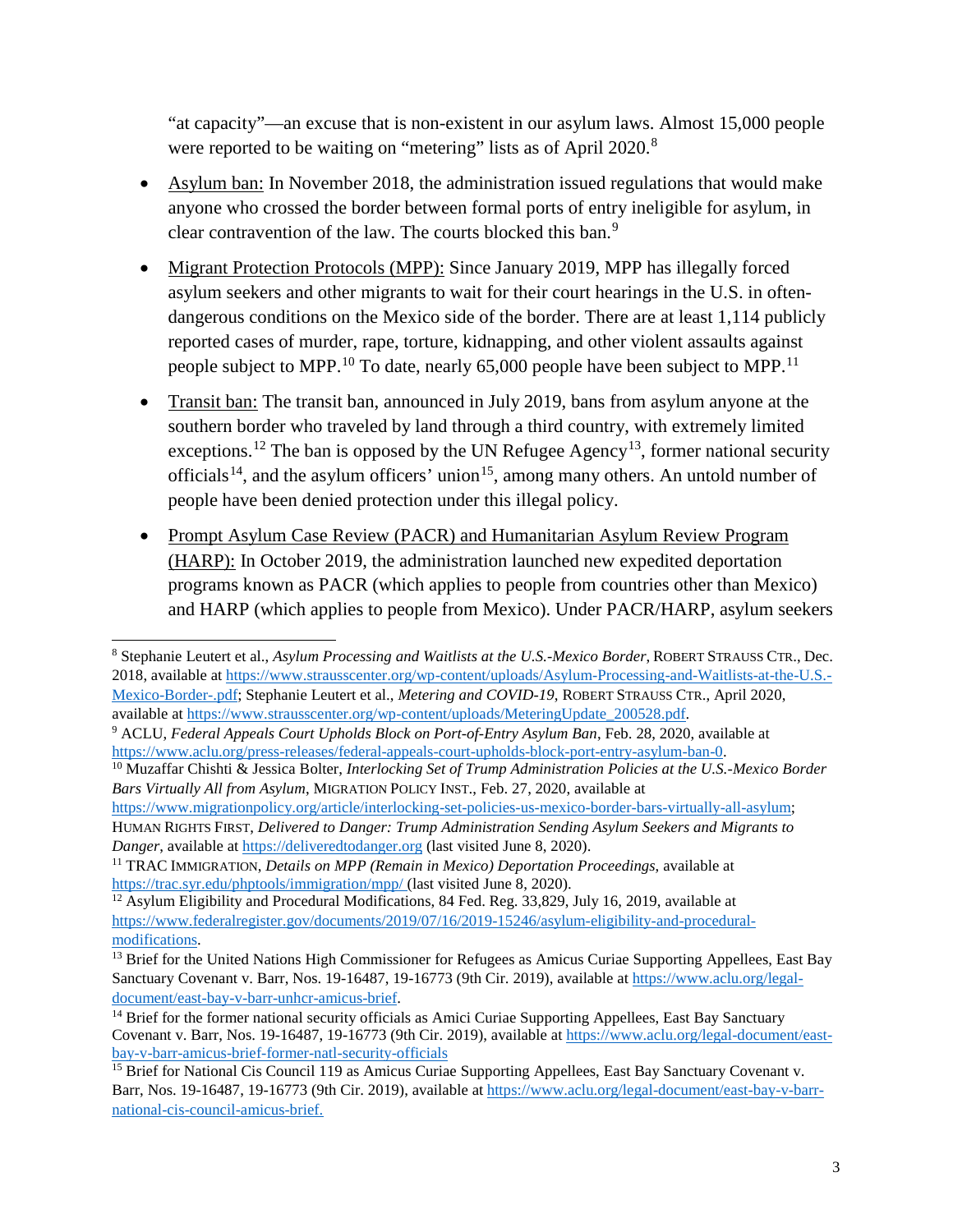receive the high-stakes credible fear interview, which determines whether they are deported or allowed to pursue their asylum case in immigration court, within 48 hours of arrival, while in CBP custody. They are effectively prevented from consulting with attorneys or other third parties, in a clear violation of the law. By February 2020, about 3,700 asylum seekers had been subject to PACR/HARP.<sup>[16](#page-3-0)</sup>

- Asylum Cooperative Agreements (ACAs): The administration entered into "safe third country" agreements with Guatemala and Honduras, under which DHS will send people seeking safety in the U.S. to Guatemala and Honduras to apply for asylum in those countries instead. A third such agreement with El Salvador was signed but is not yet active. Tens of thousands of people *flee* those countries every year, and none has a fair and effective asylum system that could possibly handle the large volume of applications they will receive under this scheme.<sup>[17](#page-3-1)</sup> All three countries signed the ACAs after President Trump cut off all U.S. foreign assistance citing the countries' inadequate efforts to stem irregular migration. Through these ACAs, CBP has already illegally diverted nearly 1,000 asylum seekers seeking U.S. protection to Guatemala—most of whom are women and children. The Department of State and the Department of Justice have still not provided responses to a February letter sent by 21 U.S. Senators raising concerns about the legality of the ACAs.
- Criminalization of asylum seekers: In December 2019, DHS and DOJ proposed new bars to asylum for people with minor criminal histories, attempting to limit asylum eligibility further than Congress intended.<sup>[18](#page-3-2)</sup> The executive branch has also grossly misused federal criminal prosecutions to punish asylum seekers who enter between ports of entry, subverting U.S. treaty obligations.<sup>[19](#page-3-3)</sup> In the first two years of the Trump administration,

<span id="page-3-0"></span> <sup>16</sup> Ruthie Epstein & Shaw Drake, *Ban on Attorney Access for Asylum Proceedings in Inhumane CBP Jails Key to Trump's Attack on Asylum*, ACLU: BLOG, Feb. 26, 2020, available at [https://www.aclu.org/news/immigrants](https://www.aclu.org/news/immigrants-rights/ban-on-attorney-access-for-asylum-proceedings-in-inhumane-cbp-jails-key-to-trumps-attack-on-asylum/)[rights/ban-on-attorney-access-for-asylum-proceedings-in-inhumane-cbp-jails-key-to-trumps-attack-on-asylum/;](https://www.aclu.org/news/immigrants-rights/ban-on-attorney-access-for-asylum-proceedings-in-inhumane-cbp-jails-key-to-trumps-attack-on-asylum/)  @priscialva, TWITTER, Feb. 27, 2020, 10:01 AM, available at

<span id="page-3-1"></span><sup>&</sup>lt;sup>17</sup> See Noah Lanard, *The Absurdity and Danger of Trump's Deal to Send Asylum Seekers to Guatemala*, MOTHER JONES, Feb. 28, 2020, available at [https://www.motherjones.com/politics/2020/02/the-absurdity-and-danger-of](https://www.motherjones.com/politics/2020/02/the-absurdity-and-danger-of-trumps-deal-to-send-asylum-seekers-to-guatemala/)[trumps-deal-to-send-asylum-seekers-to-guatemala/;](https://www.motherjones.com/politics/2020/02/the-absurdity-and-danger-of-trumps-deal-to-send-asylum-seekers-to-guatemala/) Rachel Schmidtke et al., *Deportation with a Layover: Failure of Protection Under the U.S.-Guatemala Asylum Cooperative Agreement*, REFUGEES INT'L, May 19, 2020, available at [https://www.refugeesinternational.org/reports/2020/5/8/deportation-with-a-layover-failure-of-protection-under-the](https://www.refugeesinternational.org/reports/2020/5/8/deportation-with-a-layover-failure-of-protection-under-the-us-guatemala-asylum-cooperative-agreement)[us-guatemala-asylum-cooperative-agreement;](https://www.refugeesinternational.org/reports/2020/5/8/deportation-with-a-layover-failure-of-protection-under-the-us-guatemala-asylum-cooperative-agreement) HUMAN RIGHTS FIRST, *Is Honduras Safe for Refugees and Asylum Seekers?*, May 1, 2020, available a[t https://www.humanrightsfirst.org/resource/honduras-safe-refugees-and-asylum](https://www.humanrightsfirst.org/resource/honduras-safe-refugees-and-asylum-seekers)seekers.<br><sup>18</sup> Procedures for Asylum and Bars to Asylum Eligibility, 84 Fed. Reg. 69,640 (proposed Dec. 19, 2019), available

<span id="page-3-2"></span>a[t https://www.federalregister.gov/documents/2019/12/19/2019-27055/procedures-for-asylum-and-bars-to-asylum](https://www.federalregister.gov/documents/2019/12/19/2019-27055/procedures-for-asylum-and-bars-to-asylum-eligibility)[eligibility;](https://www.federalregister.gov/documents/2019/12/19/2019-27055/procedures-for-asylum-and-bars-to-asylum-eligibility) Zolan Kanno-Youngs, *Trump Administration Proposes Adding Minor Crimes to List of Offenses that Bar Asylum*, N.Y. TIMES, Dec. 18, 2019, available at [https://www.nytimes.com/2019/12/18/us/politics/trump-asylum](https://www.nytimes.com/2019/12/18/us/politics/trump-asylum-misdemeanors.html)[misdemeanors.html.](https://www.nytimes.com/2019/12/18/us/politics/trump-asylum-misdemeanors.html)

<span id="page-3-3"></span><sup>19</sup> HUMAN RIGHTS FIRST, *Punishing Refugees and Migrants: The Trump Administration's Misuse of Criminal Prosecutions*, Jan. 18, 2018, available at [https://www.humanrightsfirst.org/resource/punishing-refugees-and](https://www.humanrightsfirst.org/resource/punishing-refugees-and-migrants-trump-administrations-misuse-criminal-prosecutions)[migrants-trump-administrations-misuse-criminal-prosecutions.](https://www.humanrightsfirst.org/resource/punishing-refugees-and-migrants-trump-administrations-misuse-criminal-prosecutions)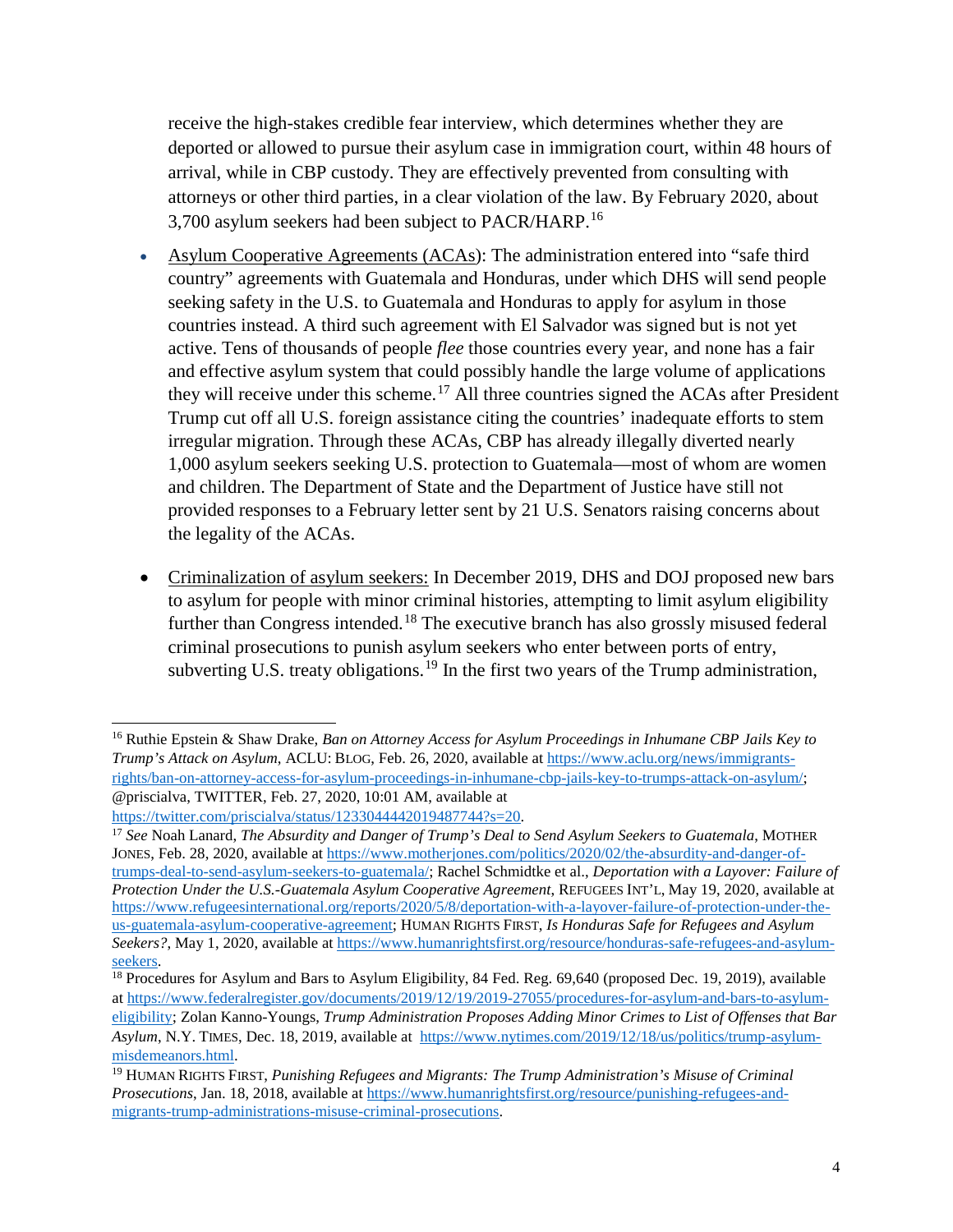criminal prosecutions for border crossing comprised 57 percent of all federal criminal case filings nationwide. $20$ 

• CDC asylum ban: In March 2020, the Centers for Disease Control and Prevention (CDC) issued an order<sup>[21](#page-4-1)</sup> that permits DHS to summarily expel asylum-seekers, upending decades of congressionally mandated procedures and further endangering populations at risk of harm. The CDC order appears designed to further an ongoing agenda to exclude asylum seekers, in violation of Congress' plain word and intent.<sup>[22](#page-4-2)</sup> The UN Refugee Agency has stated clearly, in the context of COVID-19: "Denial of access to territory without safeguards to protect against refoulement cannot be justified on the grounds of any health risk."[23](#page-4-3) Leading epidemiologists and public health experts have condemned the new policy, stating that it "is based on specious justifications and fails to protect public health."[24](#page-4-4) Human rights and medical groups have developed measures for processing migrants at the border that both protect public health and preserve humanitarian protection.<sup>[25](#page-4-5)</sup> Since March 20, more than 20,000 people, including more than 900 children, have been expelled under the CDC order.<sup>[26](#page-4-6)</sup> Only two people have been

<span id="page-4-0"></span> <sup>20</sup> Judy Greene & Bob Libal, *"Zero Tolerance" Policy Greatly Accelerates Immigrant Criminalization Through End of 2018*, JUSTICE STRATEGIES, Mar. 18, 2019, available at

[https://justicestrategies.org/sites/default/files/publications/Zero%20Tolerance%E2%80%9D%20accelerates%20imm](https://justicestrategies.org/sites/default/files/publications/Zero%20Tolerance%E2%80%9D%20accelerates%20immigrant%20criminalization%20through%202018.pdf) [igrant%20criminalization%20through%202018.pdf.](https://justicestrategies.org/sites/default/files/publications/Zero%20Tolerance%E2%80%9D%20accelerates%20immigrant%20criminalization%20through%202018.pdf)

<span id="page-4-1"></span><sup>21</sup> CTR. FOR DISEASE CONTROL & PREVENTION (CDC), *Order Suspending Introducing Certain Persons from Countries Where a Communicable Disease Exists*, Mar. 20, 2020, available at

[https://www.cdc.gov/quarantine/pdf/CDC-Order-Prohibiting-Introduction-of-Persons\\_Final\\_3-20-20\\_3-p.pdf.](https://www.cdc.gov/quarantine/pdf/CDC-Order-Prohibiting-Introduction-of-Persons_Final_3-20-20_3-p.pdf) The original March 20 order was extended indefinitely on May 19. CDC, *Amendment and Extension of Order Suspending Introduction of Certain Persons from Countries Where a Communicable Disease Exists*, May 19, 2020, available at [https://www.cdc.gov/quarantine/order-suspending-introduction-certain-persons.html.](https://www.cdc.gov/quarantine/order-suspending-introduction-certain-persons.html)

<span id="page-4-2"></span><sup>22</sup> Lucas Guttentag, *Coronavirus Border Expulsions: CDC's Assault on Asylum Seekers and Unaccompanied Minors*, JUST SECURITY, Apr. 13, 2020, available at [https://www.justsecurity.org/69640/coronavirus-border](https://www.justsecurity.org/69640/coronavirus-border-expulsions-cdcs-assault-on-asylum-seekers-and-unaccompanied-minors/)[expulsions-cdcs-assault-on-asylum-seekers-and-unaccompanied-minors/.](https://www.justsecurity.org/69640/coronavirus-border-expulsions-cdcs-assault-on-asylum-seekers-and-unaccompanied-minors/)

<span id="page-4-3"></span><sup>23</sup> UN HIGH COMMISSIONER FOR REFUGEES (UNHCR), *Key Legal Considerations on Access to Territory for Persons in Need of International Protection in the Context of the COVID-19 Response*, Mar. 16, 2020, available at [https://www.refworld.org/docid/5e7132834.html.](https://www.refworld.org/docid/5e7132834.html)

<span id="page-4-4"></span><sup>24</sup> COLUMBIA MAILMAN SCH. OF PUB. HEALTH, *Public Health Experts Urge U.S. Officials to Withdraw Order Enabling Mass Expulsion of Asylum Seekers*, May 18, 2020, available at

[https://www.publichealth.columbia.edu/public-health-now/news/public-health-experts-urge-us-officials-withdraw](https://www.publichealth.columbia.edu/public-health-now/news/public-health-experts-urge-us-officials-withdraw-order-enabling-mass-expulsion-asylum-seekers)[order-enabling-mass-expulsion-asylum-seekers.](https://www.publichealth.columbia.edu/public-health-now/news/public-health-experts-urge-us-officials-withdraw-order-enabling-mass-expulsion-asylum-seekers)

<span id="page-4-5"></span><sup>25</sup> HUMAN RIGHTS FIRST, *Public Health Measures to Safely Manage Asylum Seekers and Children at the Border*, May 2020, available at

<https://www.humanrightsfirst.org/sites/default/files/PublicHealthMeasuresattheBorder.05.18.2020.pdf>

<span id="page-4-6"></span><sup>26</sup> CUSTOMS & BORDER PROT., *Nationwide Enforcement Encounters: Title 8 Enforcement Actions and Title 42 Expulsions*, May 7, 2020, available at [https://www.cbp.gov/newsroom/stats/cbp-enforcement-statistics/title-8-and](https://www.cbp.gov/newsroom/stats/cbp-enforcement-statistics/title-8-and-title-42-statistics)[title-42-statistics;](https://www.cbp.gov/newsroom/stats/cbp-enforcement-statistics/title-8-and-title-42-statistics) Caitlin Dickerson, *10 Years Old, Tearful and Confused After a Sudden Deportation*, N.Y. TIMES, May 21, 2020, available at [https://www.nytimes.com/2020/05/20/us/coronavirus-migrant-children-unaccompanied](https://www.nytimes.com/2020/05/20/us/coronavirus-migrant-children-unaccompanied-minors.html?smid=tw-share)[minors.html?smid=tw-share.](https://www.nytimes.com/2020/05/20/us/coronavirus-migrant-children-unaccompanied-minors.html?smid=tw-share)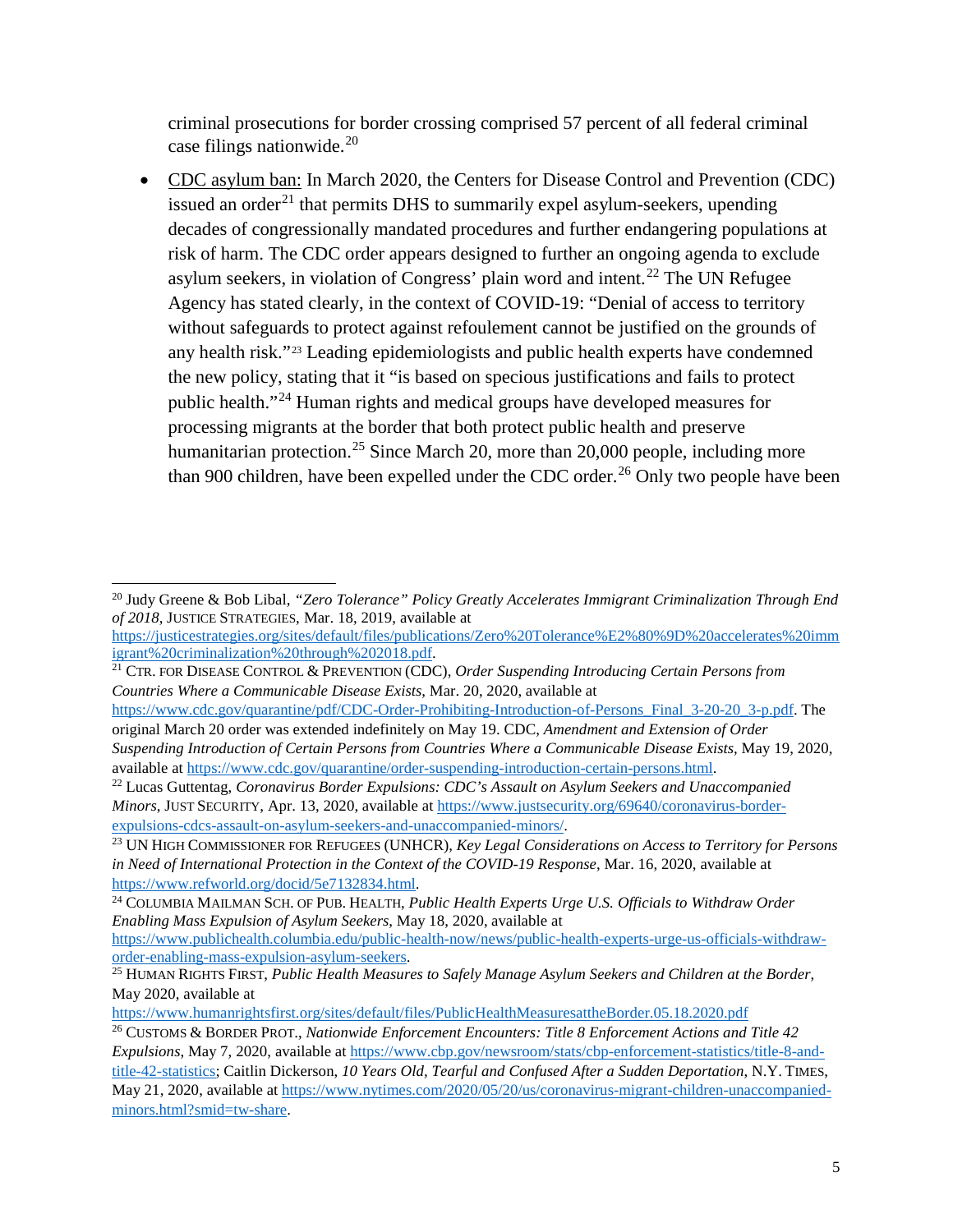permitted to stay in the U.S. to pursue asylum claims. $27$ 

• DHS/DOJ regulatory attack: In June 2020, the administration proposed a sweeping set of changes to the asylum regulations that would end asylum eligibility for nearly everyone seeking safety in the United States, in contravention of congressional intent and our international legal obligations.<sup>[28](#page-5-1)</sup> The proposed regulations rewrite nearly every element of the refugee definition, including by ratcheting up the definition of persecution and explicitly foreclosing most common claims for asylum, including claims based on gender and persecution by non-state actors. The regulations also create a draconian set of new bars designed to short-circuit screenings and shatter due process for asylum seekers. Taken together, the regulations represent the most profound set of changes yet to the substance of our asylum laws.

This administration's anti-asylum policies have reversed 40 years of proud U.S. leadership in providing safe haven to people fleeing violence and persecution. Furthermore, the serious public health crisis we now face does not justify a suspension of the laws and policies that undergird our nation's asylum system; rather, we must respond to this crisis while protecting those most at risk of harm. Therefore, we urge you to terminate and rescind all the foregoing executive policies and regulations to restore the United States' historic commitment to asylum. The United States must lead, not trail behind, other nations in its treatment of refugees and asylum seekers.

Sincerely,

 $\frac{1}{2}$ 

Richard Blumenthal United States Senator

 $\mu_{\rm s}$ 

Ron Wyden United States Senator

 $\alpha$ urun $\sqrt{2}$  laun Edward J. Markey

United States Senator

/s/ Brian Schatz\_\_\_\_\_\_\_\_\_\_\_\_\_\_\_\_\_\_\_\_\_ Brian Schatz United States Senator

<span id="page-5-0"></span> 27 Nick Miroff, *Under Trump Border Rules, U.S. Has Granted Refuge to Just Two People Since Late March, Records Show*, WASH. POST, May 13, 2020, available a[t https://www.washingtonpost.com/immigration/border](https://www.washingtonpost.com/immigration/border-refuge-trump-records/2020/05/13/93ea9ed6-951c-11ea-8107-acde2f7a8d6e_story.html)[refuge-trump-records/2020/05/13/93ea9ed6-951c-11ea-8107-acde2f7a8d6e\\_story.html.](https://www.washingtonpost.com/immigration/border-refuge-trump-records/2020/05/13/93ea9ed6-951c-11ea-8107-acde2f7a8d6e_story.html)

<span id="page-5-1"></span> $28$  [insert citation upon publication in Federal Register]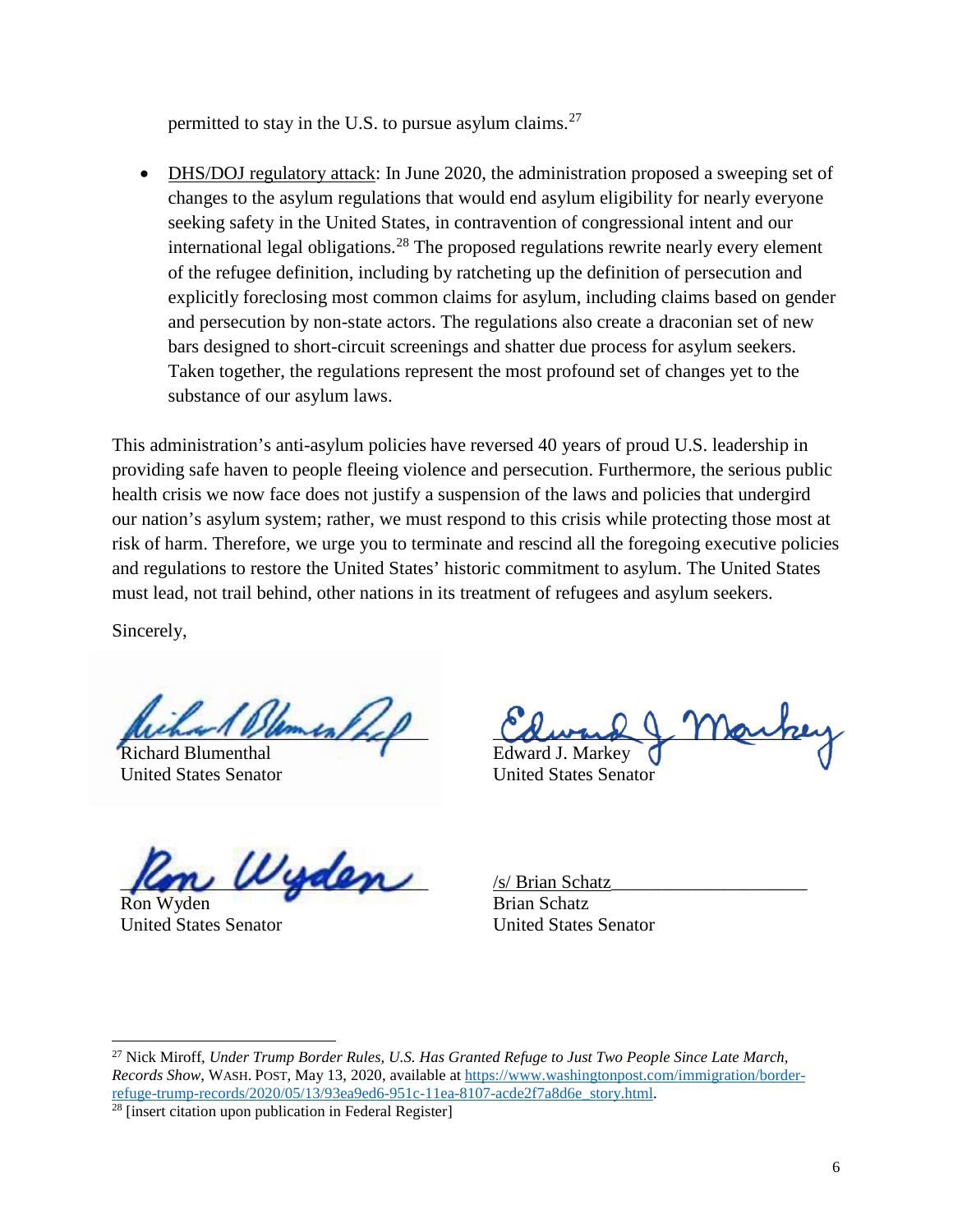$/s/$  Tom Udall Tom Udall United States Senator

 $/s/$  Patty Murray Patty Murray United States Senator

/s/ Thomas R. Carper\_\_\_\_\_\_\_\_\_\_\_\_\_\_\_ Thomas R. Carper United States Senator

 $\sqrt{2\mu}$ 

Kamala D. Harris United States Senator

/s/ Martin Heinrich\_\_\_\_\_\_\_\_\_\_\_\_\_\_\_\_\_\_\_ Martin Heinrich United States Senator

 $\left(\begin{array}{cc} \end{array}\right)$ 

Tammy Baldwin United States Senator

Kinten Sillibur

Kirsten E. Gillibrand United States Senator

 $\mathcal{L}$  and  $\mathcal{L}$  and  $\mathcal{L}$  and  $\mathcal{L}$  are the set of  $\mathcal{L}$ 

Robert Menendez United States Senator

/s/ Patrick Leahy\_\_\_\_\_\_\_\_\_\_\_\_\_\_\_\_ Patrick Leahy United States Senator

Justin

Richard J. Durbin United States Senator

/s/ Charles E. Schumer\_\_\_\_\_\_\_\_\_\_\_\_ Charles E. Schumer United States Senator

/s/ Mazie K. Hirono\_\_\_\_\_\_\_\_\_\_\_\_\_\_\_\_\_ Mazie K. Hirono United States Senator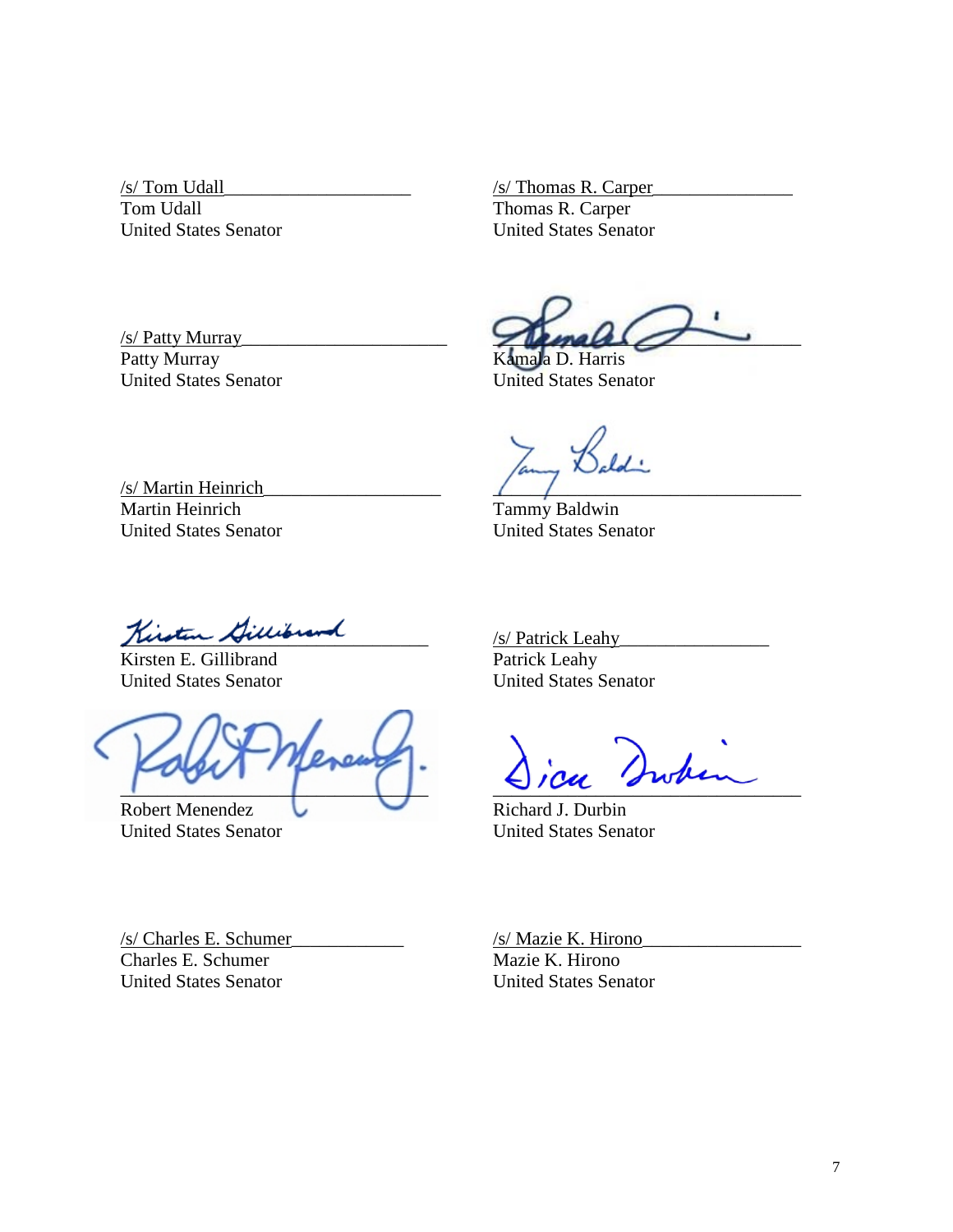$\Box$ Amy Klobuchar

United States Senator

 $U \cdot w$  and  $U \cdot v$ 

Sherrod Brown United States Senator

 $\frac{1}{2}$ 

Christopher A. Coons United States Senator

/s/ Bernard Sanders\_\_\_\_\_\_\_\_\_\_\_\_\_\_\_\_\_ Bernard Sanders United States Senator

Benjamin L- Caudin

Benjamin L. Cardin United States Senator

\_\_\_\_\_\_\_\_\_\_\_\_\_\_\_\_\_\_\_\_\_\_\_\_\_\_\_\_\_\_\_\_\_

Elizabeth Warren United States Senator

/s/ Jack Reed\_\_\_\_\_\_\_\_\_\_\_\_\_\_\_\_\_\_\_\_\_\_\_ Jack Reed United States Senator /s/ Catherine Cortez Masto\_\_\_\_\_\_\_\_\_\_ Catherine Cortez Masto United States Senator

/s/ Sheldon Whitehouse\_\_\_\_\_\_\_\_\_\_\_\_\_\_ Sheldon Whitehouse United States Senator

/s/ Michael F. Bennet\_\_\_\_\_\_\_\_\_\_\_\_\_\_\_\_ Michael F. Bennet United States Senator

 $\mu$ unne Chisik

Dianne Feinstein United States Senator

 $\frac{1}{s}$  Robert P. Casey, Jr. Robert P. Casey, Jr. United States Senator